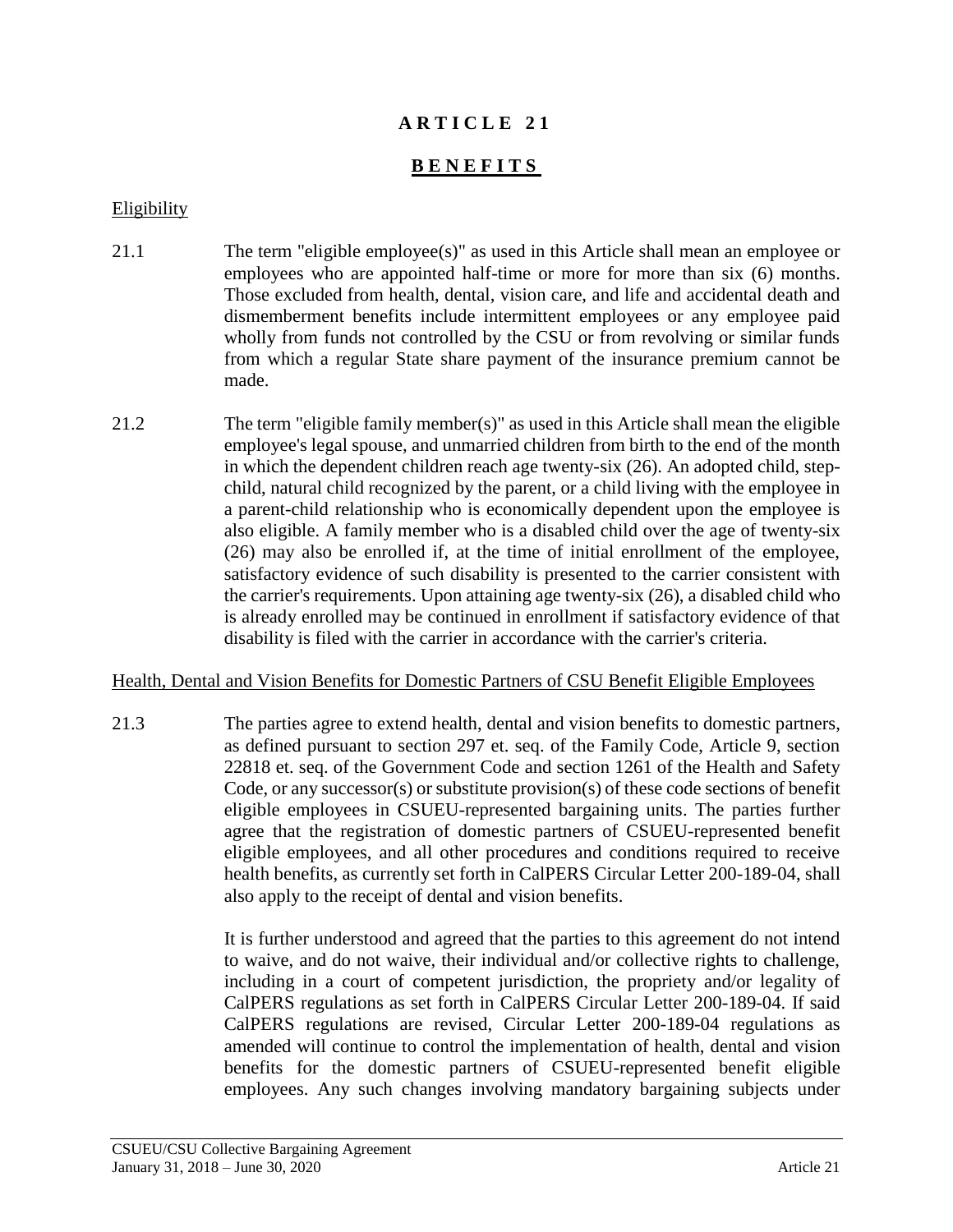HEERA shall be subject to negotiation upon 30-day notice by a party to this agreement.

# Health

21.4 Eligible employees and eligible family members as defined by CalPERS shall continue to receive health benefits offered through the CalPERS system for the life of this Agreement. Payment for those benefits shall be based on rates established by CalPERS for participating members. The Employer contribution shall be based on the current formula as provided in Government Code Section 22871 or any successor(s) or substitute provision(s) of these code sections for the duration of the agreement.

# Vesting

21.5 Bargaining unit employees hired on or after July 1, 2018 and become members of CalPERS on or after July 1, 2018 shall receive the full portion of the CSU contribution payable for health benefits upon retirement at age 52 with at least 10 years of service credit. In addition, bargaining unit employees meeting these requirements shall be eligible for the full portion of the CSU contribution payable for basic dental plan. To the extent that a change in legislation is required to implement this provision, the CSUEU agrees to support the legislative changes necessary to give effect to this agreement.

# Dental

21.6 The dental benefits provided by the CSU through the insurer(s) selected by the CSU for its indemnity and prepaid dental plans shall be offered to eligible employees and eligible family members as defined in Provisions 21.1 through 21.2. The CSU Enhanced Level II Indemnity Dental Plan and CSU Enhanced Prepaid Dental Plan shall be offered to eligible employees and eligible family members. For the duration of the agreement, the Employer's contribution to such plans shall equal one hundred percent (100%) of the basic monthly premium.

# Vision Care

21.7 Eligible employees and eligible family members as defined in Provisions 21.1 through 21.2 shall be entitled to receive vision care benefits. Such benefits shall be provided by the CSU through carriers selected by the CSU, and the CSU hereby agrees the Employer's contribution shall equal one hundred percent (100%) of the basic monthly premium for the duration of the agreement.

# Health Care Reimbursement Account

21.8 All eligible bargaining unit employees shall be entitled to participate in the CSU Health Care Reimbursement Account (HCRA) Plan. The terms of this plan shall be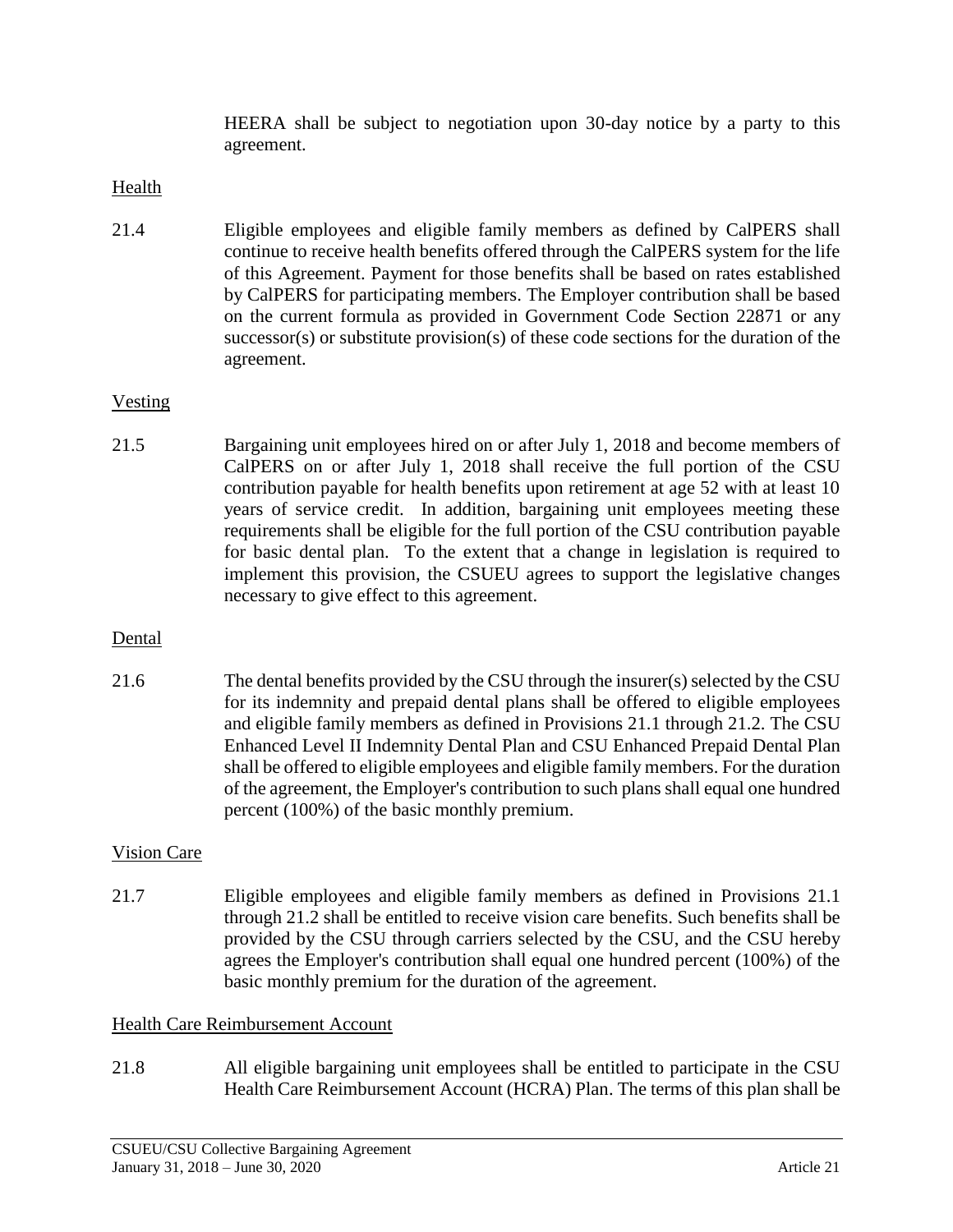determined by CSU and IRS regulations. All administrative costs for participation shall be paid by participating employees.

## Life, Accidental Death and Dismemberment Insurance

21.9 The CSU shall provide eligible employees with a life insurance and accidental death and dismemberment insurance policy at no cost to the employee. This program shall provide life insurance and accidental death and dismemberment insurance during the term of employment in the amount of ten thousand dollars (\$10,000) each for both types of coverage.

## Rural Health Care Stipend

21.10 CSUEU-represented employees who meet all of the following requirements during the January pay period shall be paid a rural health care stipend.

> The employee must be eligible and enrolled for CalPERS health insurance benefits and reside in a zip code contained in the list of "California's Proposed Eligible Rural Subsidy Zip Codes by County" of the year of payment; and

> The employee must be enrolled in a non-HMO health plan, and live in an area where a HMO health plan is unavailable.

> The amount of the stipend shall be fifteen hundred dollars (\$1,500) per year for each eligible employee. Payment of the stipend shall be made prior to April 1 of the year of payment.

> The fifteen hundred dollar (\$1,500) stipend shall be available in following years unless the parties negotiate to eliminate the Rural Health Stipend Program and use the funds for other purposes.

#### Non-Industrial Disability Insurance

21.11 The maximum weekly payment for employees eligible for Non-Industrial Disability Insurance pursuant to Education Code Section 89529.15, or any successor(s) or substitute provision(s) of that code section, shall be two hundred fifty dollars (\$250.00).

#### 403 (b) Plan

21.12 All employees in CSUEU-represented bargaining units shall be eligible to participate in tax-sheltered annuity programs in accordance with the regulations and procedures as established by the CSU and according to IRS regulations.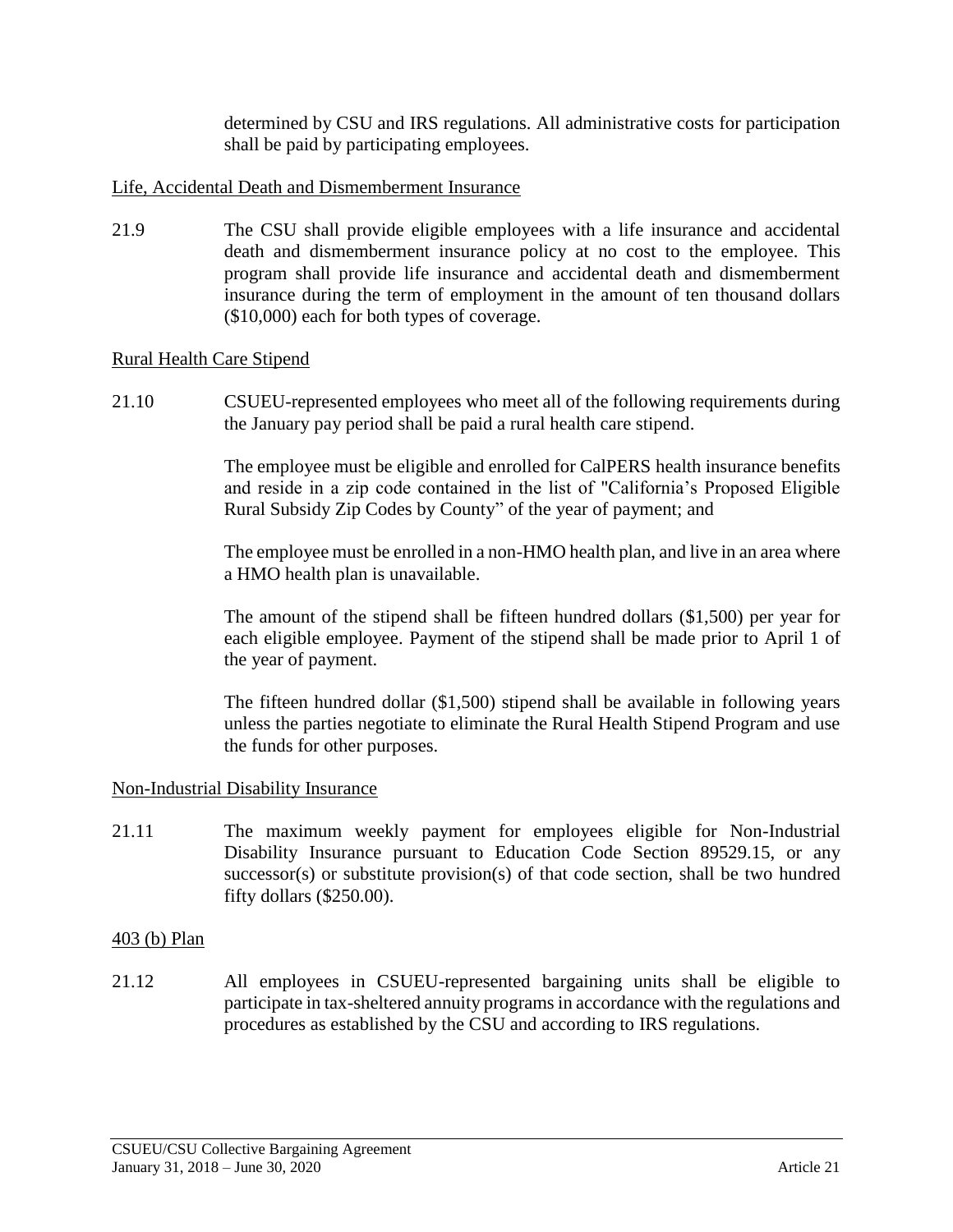## Information Regarding Benefits

21.13 The campus shall provide information concerning an individual employee's rights under NDI, IDL, Temporary Disability, Social Security and/or CalPERS retirement options. Upon written request, an employee shall be granted an appointment, during work time, for the purpose of discussing such rights.

### Travel Reimbursement

21.14 Employee expenses incurred as a result of travel on official CSU business shall be reimbursed in accordance with CSU travel regulations.

## Parking Fees

- 21.15 Employees wishing to park at any CSU facility shall pay the staff parking fee in accordance with CSU campus policy. Parking rates shall not be increased in Fiscal Years 2017/18, 2018/19, and 2019/20.
- 21.16 CSUEU-represented employees employed at two or more campuses shall not be required to purchase multiple parking passes. Procedures to implement the terms of this provision shall be determined by the CSU. This procedure will permit parking at all campuses where a CSUEU-represented employee is employed, provided that the employee has purchased a parking permit during the same timeframe at a CSU campus.
- 21.17 CSUEU–represented employees shall be entitled to purchase parking permits to park in any non-reserved faculty, staff and student parking lots on campus. For the duration of the Agreement, the campus shall not reduce the number of available non-reserved staff parking spaces.
- 21.18 Only employees who pay the reserve, premium, or other specialized lot/space fees may park in reserve, premium, or other specialized lots/spaces. Reserve, premium, and other specialized parking fees may be increased in accordance with campus policy.
- 21.19 Under no circumstances shall parking fees on any campus exceed those paid by CSU students in any given fiscal year. Should student parking fees on any campus be less than those parking fees paid by CSUEU-represented employees, they will not be lowered to the student rate.
- 21.20 The CSU shall provide payroll deductions for this purpose.
- 21.21 Eligible bargaining unit employees shall be entitled to participate in the CSU Pretax Parking Fee Deduction Plan. The implementation and terms of this program shall be determined by the CSU.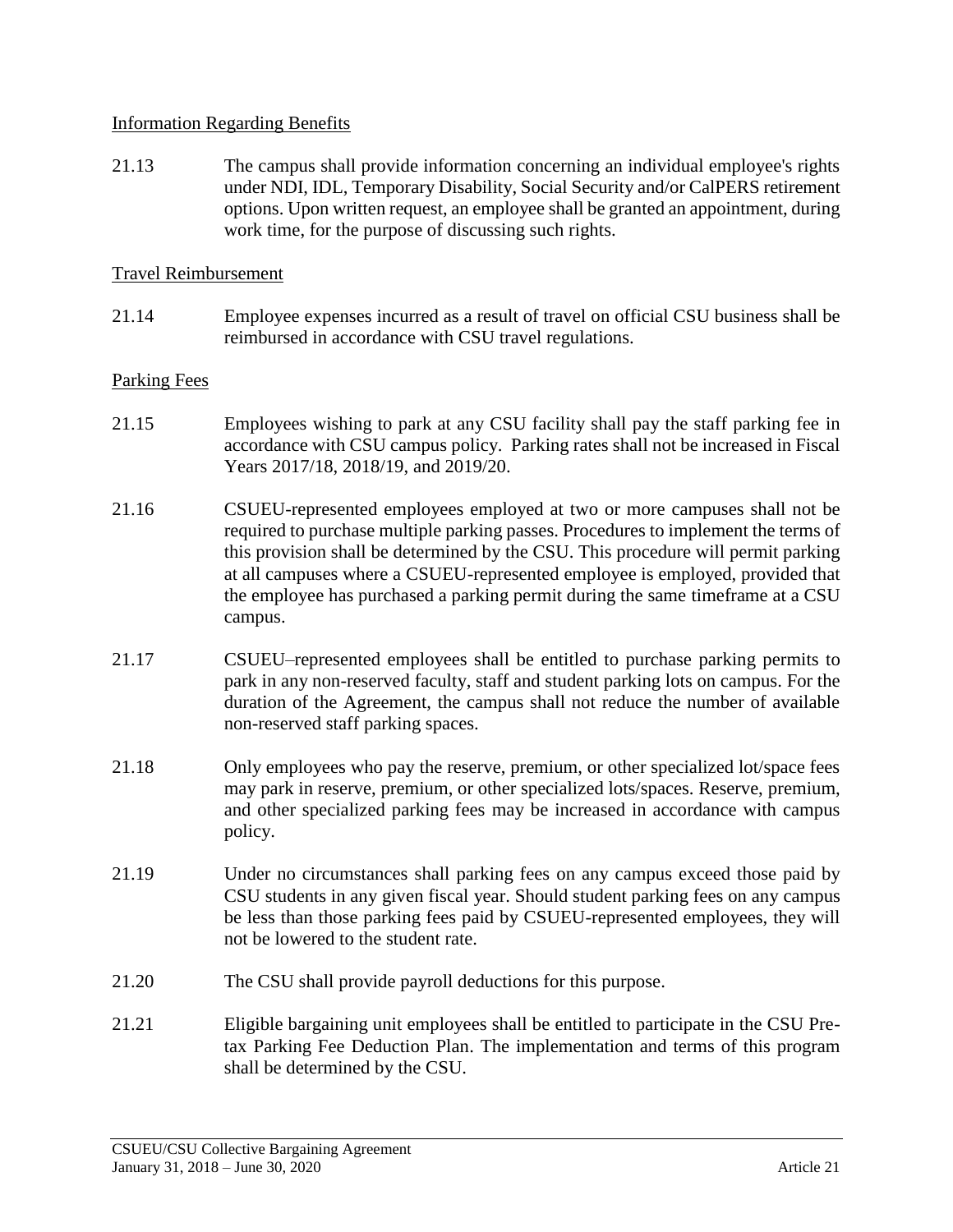## Uniform Reimbursement

- 21.22 Employees in classification codes 8810-8812 (Parking Officer) and 8820-8822 (Community Service Specialist) who are required to wear an official uniform, shall be reimbursed actual costs up to three hundred fifty dollars (\$350.00) per calendar year for the replacement and maintenance of uniforms, subject to CSU accountable plan regulations. Such employees shall be responsible for the purchase and maintenance of uniforms for employment.
- 21.23 All employees in Class Codes 8800-8802 (Police Dispatcher) appointed in excess of six (6) months who are required to wear a uniform as a condition of employment shall be reimbursed actual costs for replacement and maintenance up to two hundred and fifty dollars (\$250) per calendar year, subject to CSU accountable plan regulations.
- 21.24 Uniform reimbursements shall be excluded from the Public Employees' Retirement Plan's definition of compensation.
- 21.25 All deductions from the lump-sum payment for uniform reimbursement shall be in accordance with state and federal law.
- 21.26 Employees may submit reimbursement claims up to the annual maximum as stated in 21.22 and 21.23 for uniform replacement and maintenance costs on a monthly basis. Reimbursements will be processed in accordance with campus accounting procedures. No employee shall be required to expend more than the amount indicated in Provisions 21.22 and 21.23 above on the replacement and maintenance of uniforms in a calendar year.
- 21.27 When the CSU provides a uniform to an employee, the employee is required to wear that uniform. The CSU will provide a reasonable number of uniforms and will replace them as necessary and as determined by the Appropriate Administrator.
- 21.28 The employee may request an advance for the uniform purchase at time of initial hire.

# Employee Assistance Programs

- 21.29 The CSU shall continue the existing Employee Assistance Program (EAP), or an equivalent program, at each campus. Records pertaining to an employee's participation in the Employee Assistance Program shall remain confidential.
- 21.30 Upon approval by the President, an employee utilizing the EAP may use accrued sick leave, CTO, and vacation leave credits for such a purpose. Leaves of absence without pay may be granted by the President upon the recommendation of the Employee Assistance Program Coordinator if all sick leave, holiday credits, vacation and CTO have been exhausted and the employee is not eligible to use Industrial Disability Leave or Non-Industrial Disability Insurance Leave.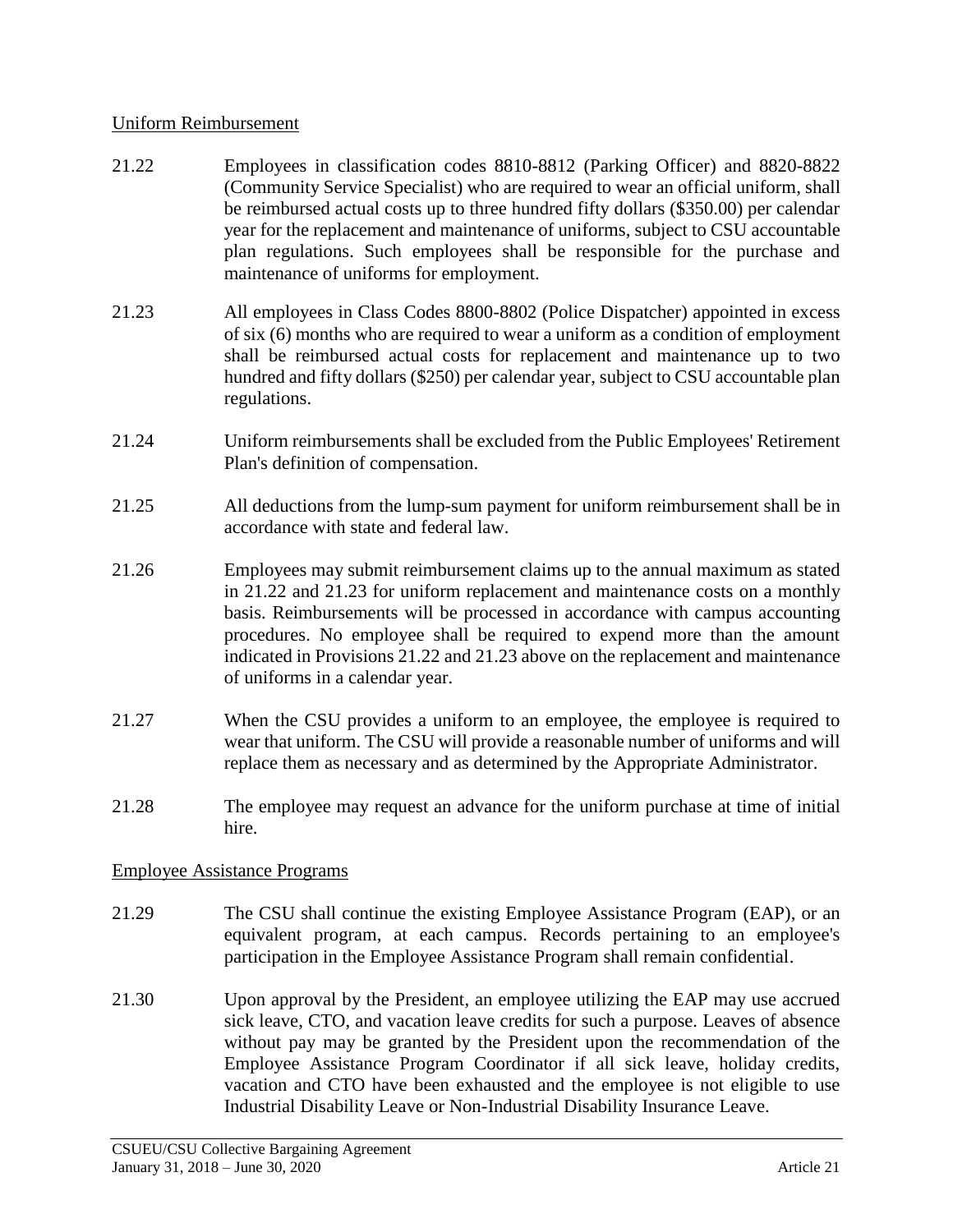21.31 The President may elect to defer further or pending disciplinary action until the completion of the rehabilitation program and a reasonable period of time after the employee has returned to work. At the end of this reasonable period, the decision to impose discipline will be reevaluated.

## Dependent Care Reimbursement

21.32 All bargaining unit employees, except intermittent employees, shall be entitled to participate in the CSU Dependent Care Reimbursement Program. The terms of this program shall be determined by the CSU and IRS regulations. All administrative costs for participation shall be paid by participating employees.

#### Retirement

21.33 Pursuant to Government Code Section 20380, or any successor(s) or substitute provision(s) of that code section, all eligible employees are designated as state miscellaneous members under CalPERS.

#### Enhanced 1959 Survivors Benefit

21.34 Employees who are eligible pursuant to the California Public Employees' Retirement Law shall receive the improved 1959 Survivors Benefit as provided for in Government Code Section 21574.7, or any successor(s) or substitute provision(s) of that code section. Bargaining unit employees shall pay a premium of two dollars (\$2) per month for this benefit. The University agrees that all monthly premium in excess of the employee two dollar (\$2) monthly contribution shall be paid by the CSU.

#### Dependent Care

21.35 The CSU recognizes the importance of child care, elder care, and disabled dependent care needs to bargaining unit employees. Employees may participate in childcare programs in accordance with existing campus and systemwide policies. At an employee's request, the employee may participate in a flex-time program, upon verification of their dependent care needs. The Appropriate Administrator shall give consideration to an employee's child care, elder care, and disabled dependent care needs when an involuntary work schedule change is to be made. The decision of the Appropriate Administrator regarding voluntary and involuntary work schedule changes, including participation in flex-time programs, made pursuant to this provision, shall be final and shall not be subject to Article 7, Grievance Procedure.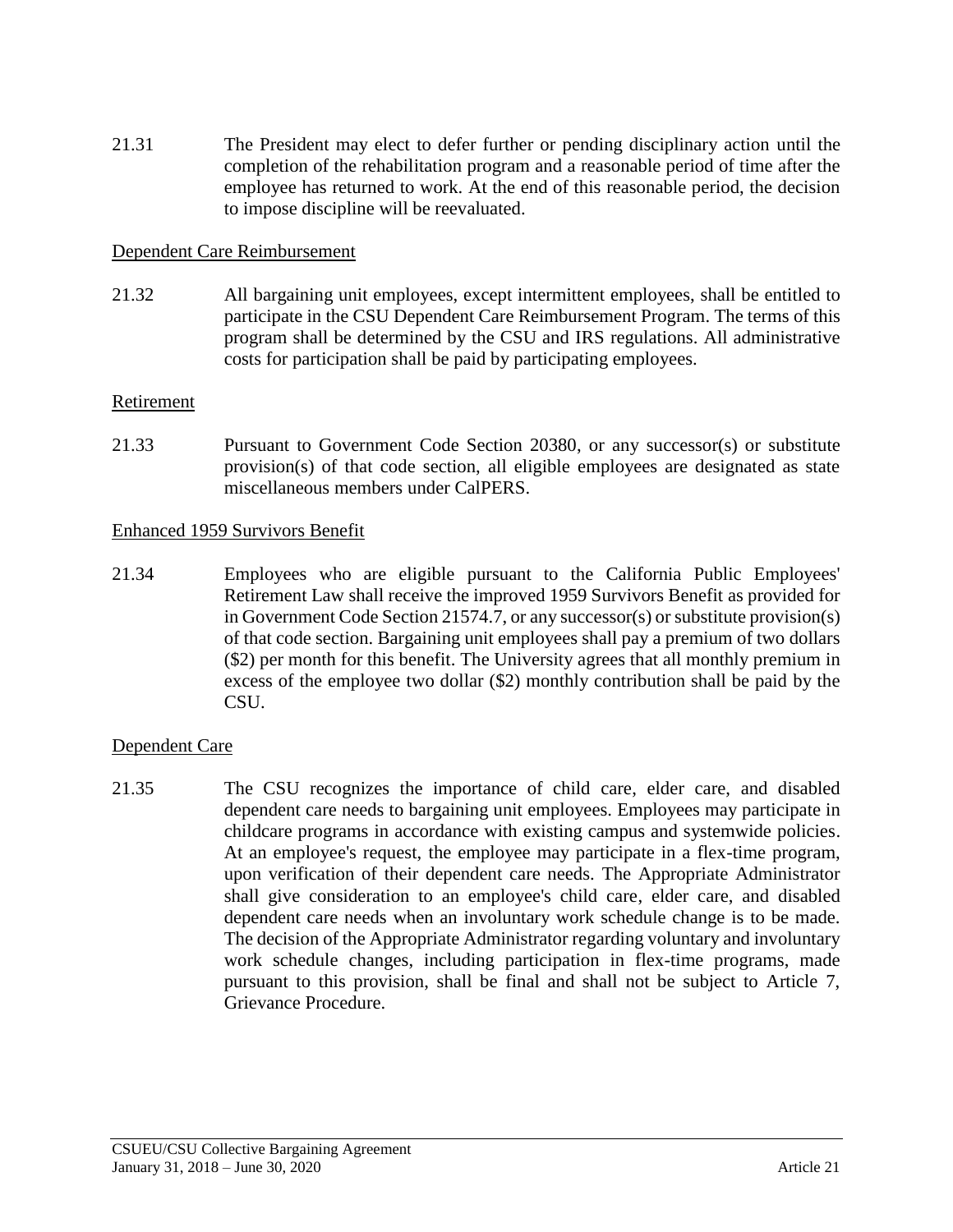## Health Premium Conversion Program (TAPP)

21.36 All eligible employees who contribute toward health benefits pursuant to Provision 21.4 shall be entitled to participate in the CSU Health Premium Conversion Program. The terms of this program shall be determined by the CSU. All administrative costs for participation shall be paid by the participating employees.

## FlexCash Plan

21.37 Eligible employees shall be entitled to participate in the CSU FlexCash Plan. A participating employee may waive health and/or dental insurance coverage in exchange for the following monthly payments:

| Waive medical & dental | \$140 per month |
|------------------------|-----------------|
| Waive medical only     | \$128 per month |
| Waive dental only      | \$12 per month  |

In order to participate in the Plan, an employee will be required to request participation and certify that the employee has alternate non-CSU coverage in the insurance being waived. The terms of this Plan shall be determined by the CSU. All administrative costs for participation shall be paid by the participating employees.

#### Part-Time Employees Retirement Plan

21.38 Part-time, seasonal, temporary and intermittent employees who do not otherwise participate in the California Public Employees' Retirement System will be included in the Part-Time, Seasonal and Temporary (PST) Retirement Program administered by the California Department of Human Resources Savings Plus Program, a FICA-Safe Harbor Plan, in accordance with the regulations under section 3121(b)(7)(f) of the Internal Revenue Code, or any successor(s) or substitute provision(s) of that code section. The total cost of the plan will be paid by participating employees in the form of a seven and one-half percent (7.5%) pretax reduction, in accordance with section 414(h) of the Internal Revenue Code, from a participating employee's covered wages each pay period. There shall be no cost to the CSU.

> The CSUEU shall receive appropriate advance notice of any change to this Plan. In the case of termination of the Plan or revision of the employees' contribution rate, the CSUEU shall receive appropriate advance notice and the parties will meet and confer over the impact of such termination or revision.

# Golden Handshake

21.39 If, during the life of this Agreement, the Office of the Governor and the Department of Finance advise the CSU of the availability of the early retirement program (socalled "Golden Handshake") for CSUEU-represented employees, the University